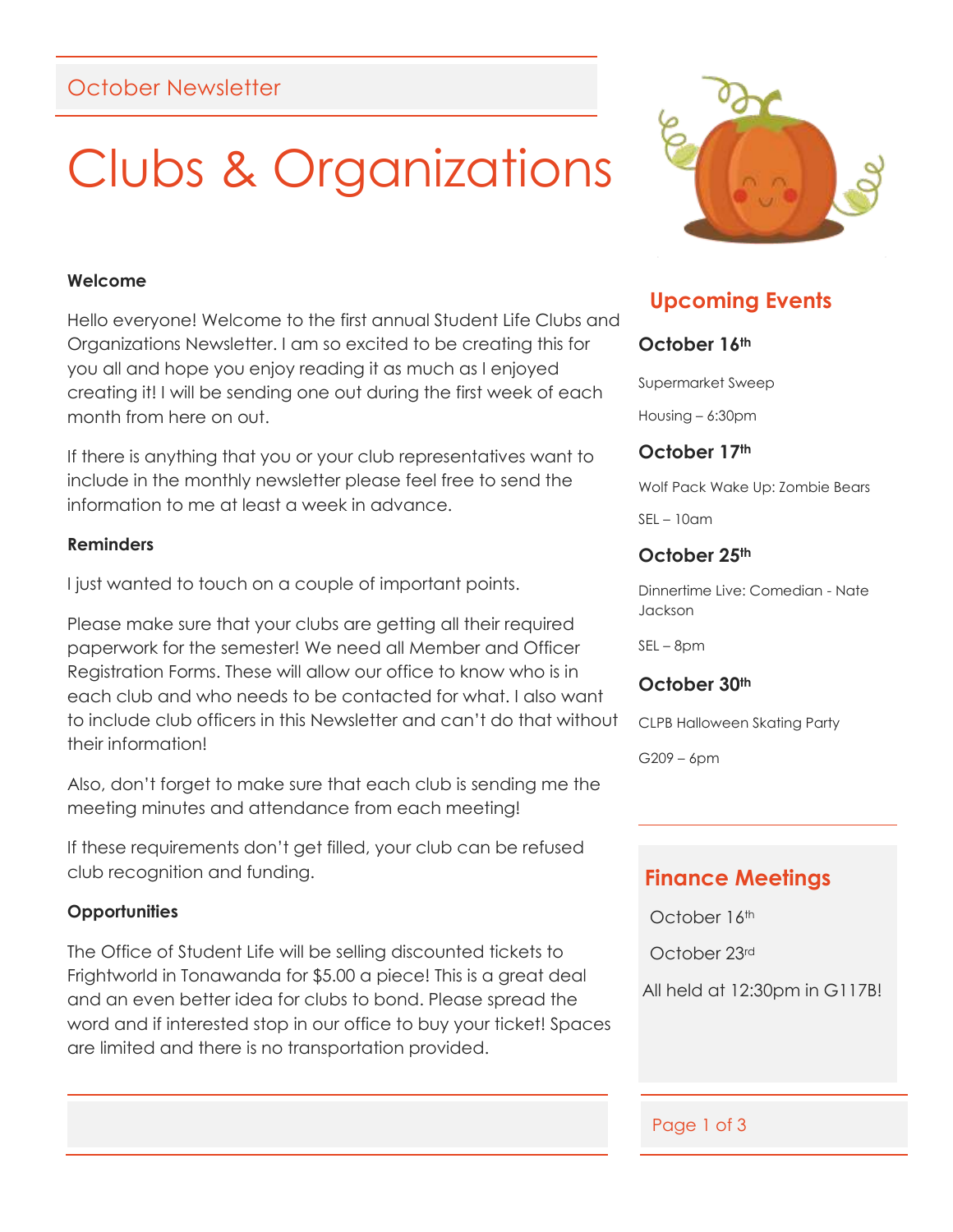## **More Important News**

## **Student Life GroupMe**

I've sent out an email or two about this but I wanted to mention it again! The Office of Student Life is starting a GroupMe group message for all Club Advisors! We think it'd be a really easy and beneficial way to communicate with you all. It can be used on either your smartphone or your computer. If you decide to participate in this awesome opportunity, please let me know what email you decided to sign up with and I will add you to the message!

Here is a link to the groupme website if you would like some more information: https://groupme.com/en-US/

## **Leadership Weekend**

Student Life is offering an amazing opportunity for club members to develop their leadership skills, meet new people, and grow in who they are. The weekend of October 26<sup>th</sup>-28<sup>th</sup>, we will be taking students to Beaver Hollow Conference Center in Java Center New York for a Leadership Conference. There will be tons of fun activities such as, a low ropes course, a nature hike, bonfires, and a movie marathon, just to name a few! There will also be a leadership speaker, Mike Fritz, who has come to our campus before!

Spots are limited, so if any club members are interested, we highly suggest coming into Student Life as soon as possible! Tickets are \$20.00 if bought before 10/15/18 and \$25.00 after. If you or any club members have questions, please feel free to stop into our office (G117D) and we'd be happy to help!





## **Community Service Opportunities**

## **Halloween Skating Party**

If any club members would like to help CLPB run a Halloween celebration on October 30<sup>th</sup> from 5-10pm please have any students reach out to me! Any hours helped will go towards the required club hours!

## **Service with a Slice**

Come create an overnight bag for survivors of Domestic Violence on October 24th at 11:30am-1:30pm in the SEL.

## **Follow us on Social Media!**



## **@**[NCCCStudentLife](https://twitter.com/NCCCStudentLife)



@nccc\_studentlife



@ncccstudentlife

## Page 2 of 3